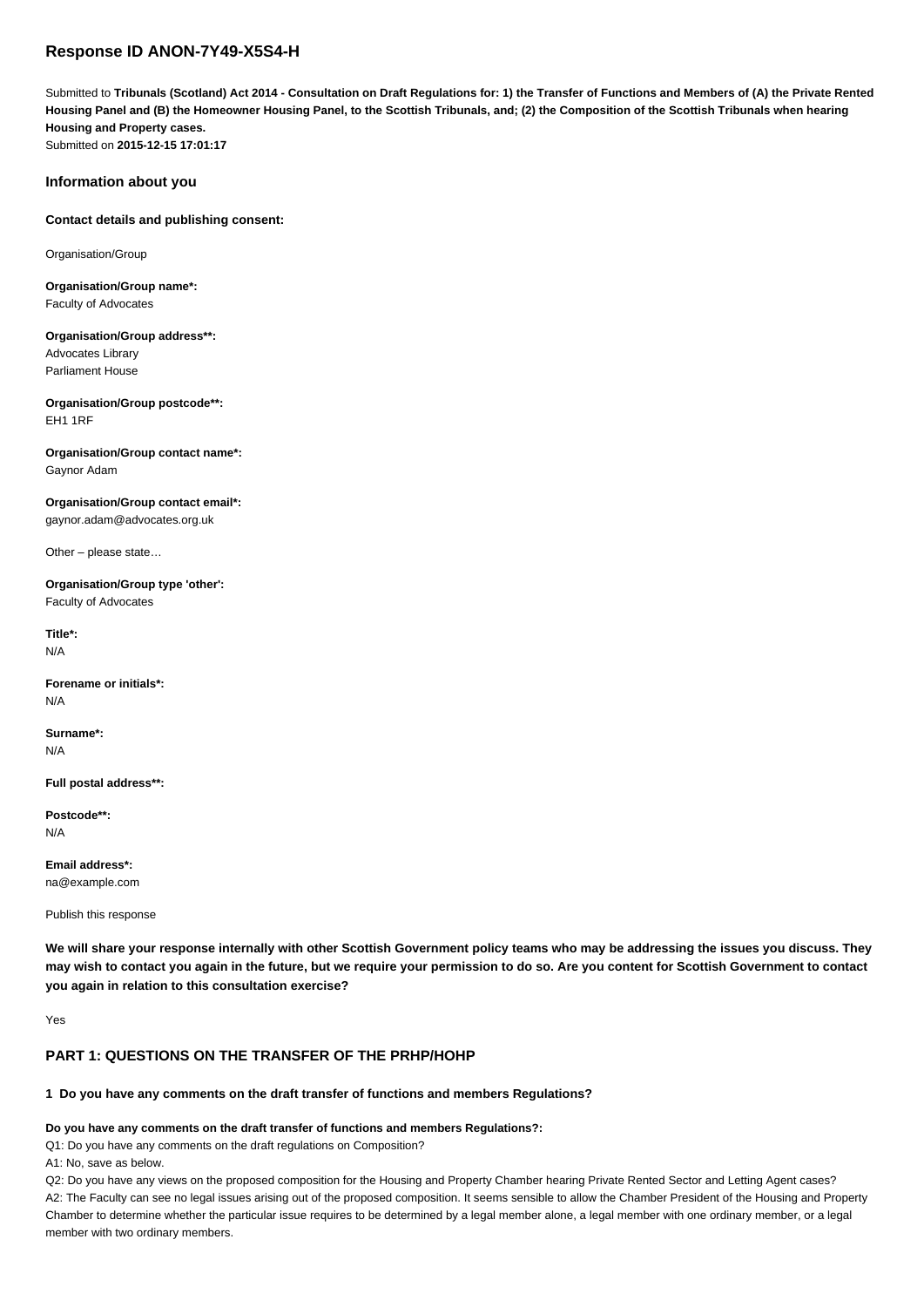Q3: Do you have any comments on the proposed composition of the Upper Tribunal hearing appeals from the Housing and Property Chamber of the First-tier Tribunal?

A3: The Faculty considers that the proposal to allow the Chamber President to hear appeals in the Upper Tribunal sitting alone, although subject to the safeguard of appointment by the President of the Scottish Tribunals, may not present the appearance of impartiality and independence which is an essential aspect of an appeal body, taking into account the present involvement of the present Chamber President in the administration of the prhp/hohp.

#### **2 Are you content with the provisions regarding transitional arrangements?**

**Are you content with the provisions regarding transitional arrangements? :** See box 1

**3 Are you content with the provisions relating to the transfer of members?**

**Are you content with the provisions relating to the transfer of members?:** See box 1

**4 Do you have any views on the proposed amendments to existing procedural rules?**

**Do you have any views on the proposed amendments to existing procedural rules? :** See box 1

**5 Do you have any other comments on the draft regulations which transfer the functions and members of the prhp and hohp and their relevant committees to the Scottish Tribunals?**

**Do you have any other comments on the draft regulations which transfer the functions and members of the prhp and hohp and their relevant committees to the Scottish Tribunals?:** See box 1

## **PART 2: CONSULTATION ON DRAFT REGULATIONS THAT DETERMINE THE COMPOSITION OF THE FIRST-TIER & UPPER TRIBUNAL FOR SCOTLAND WHEN HEARING CASES IN AND FROM THE HOUSING AND PROPERTY CHAMBER**

**1 Do you have any comments on the draft regulations on Composition?**

**Do you have any comments on the draft regulations on Composition? :** See box 1

**2 Do you have any views on the proposed composition for the Housing and Property Chamber hearing Private Rented Sector and Letting Agent cases?**

**Do you have any views on the proposed composition for the Housing and Property Chamber hearing Private Rented Sector and Letting Agent cases?:** See box 1

**3 Do you have any comments on the proposed composition of the Upper Tribunal hearing appeals from the Housing and Property Chamber of the First-tier Tribunal?**

**Do you have any comments on the proposed composition of the Upper Tribunal hearing appeals from the Housing and Property Chamber of the First-tier Tribunal? :** See box 1

**4 Do you have any other comments on the draft regulations which prescribe the composition of the Scottish Tribunals when hearing cases in and from the Housing and Property Chamber?**

**Do you have any other comments on the draft regulations which prescribe the composition of the Scottish Tribunals when hearing cases in and from the Housing and Property Chamber? :** See box 1

#### **Evaluation**

**Please help us improve our consultations by answering the questions below.**

**Matrix 1 - How satisfied were you with this consultation?:**

Neither satisfied nor dissatisfied

**Please enter comments here.:**

**Matrix 1 - How would you rate your statisfaction with using Citizen Space to respond to consultations?:** Very dissatisfied